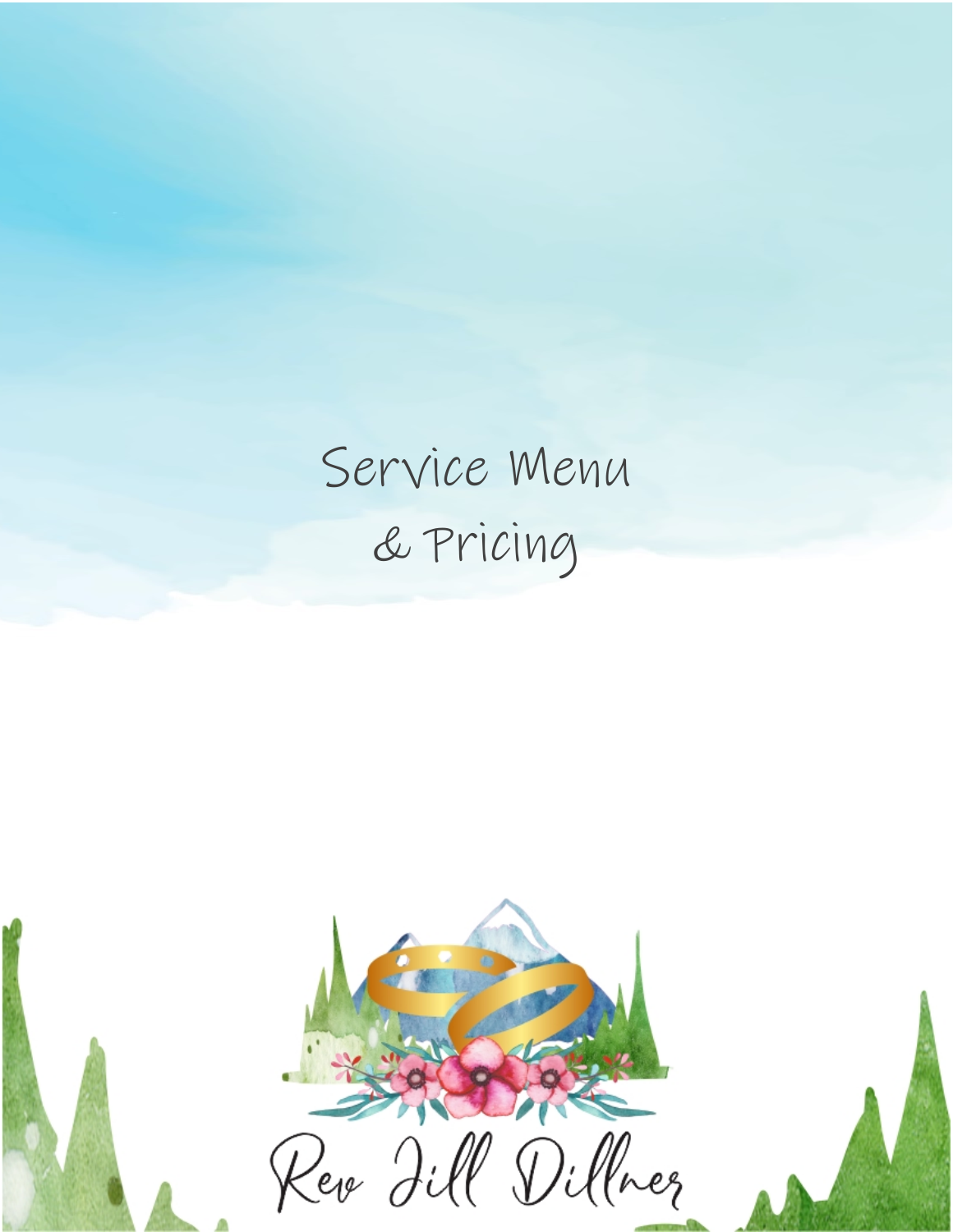Congratulations on your upcoming wedding! We will work together to create a ceremony that is personal, memorable, and authentic. Your ceremony should be one EVERYONE remembers!

I hope this pricing guide provides some insight into my services and fees. Fees, like the weather, are variable in TN & NC! Message me directly for the specific fee for your date and location.

Custom Wedding Ceremonies Include:

- ♥ a complimentary video call so you can make sure you love me:)
- ♥ a ceremony planning session to generate ideas and give me the details I need to create an amazing ceremony
- ♥ custom ceremony based on your input
- ♥ all my travel and expenses
- ♥ unlimited e-mail consultations
- ♥ ceremony coordination with other vendors
- ♥ filing of completed marriage license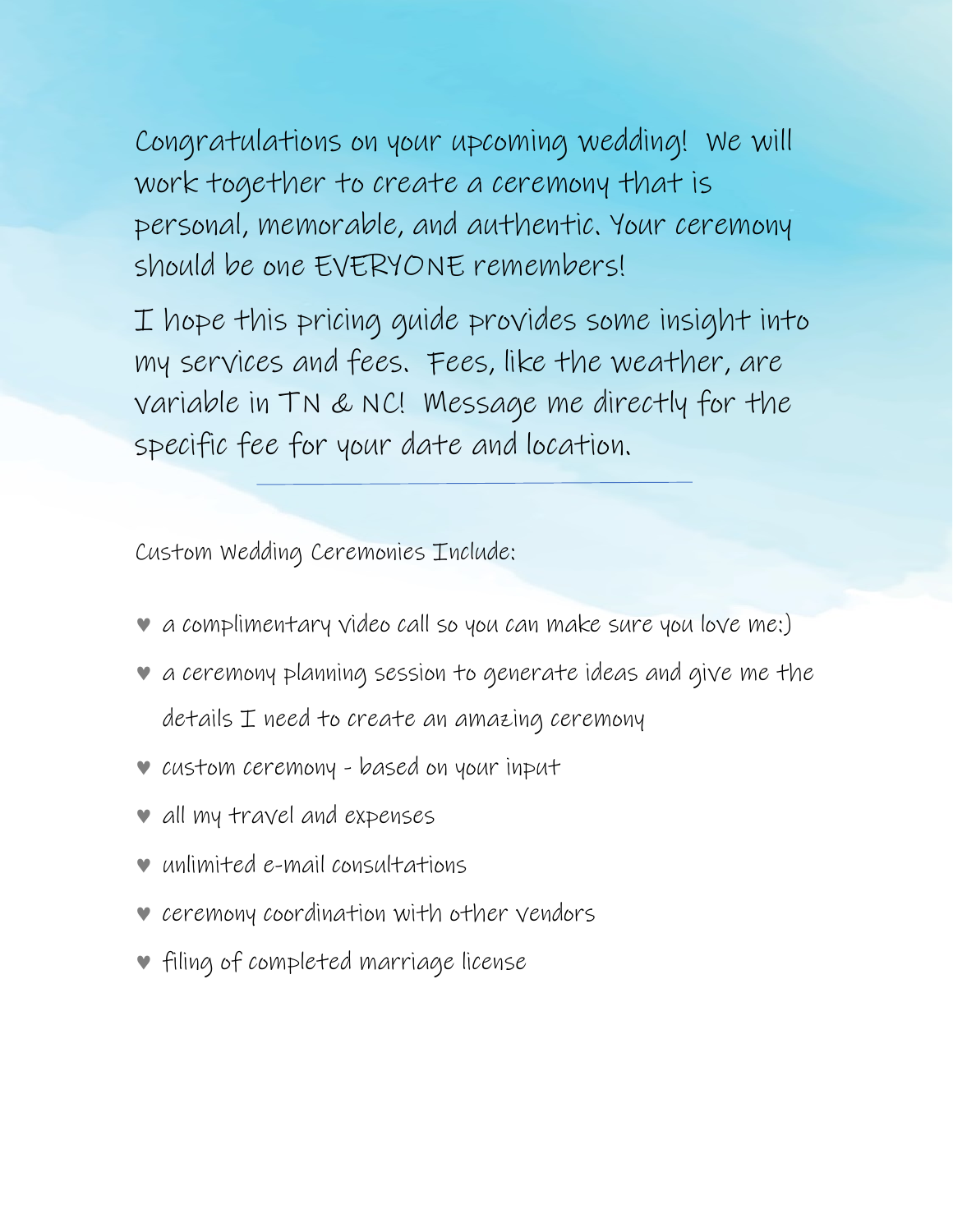## Estimated Fees by Location

Custom Wedding Ceremony– see previous page for inclusions Fees are based on travel and may be higher during peak seasons and high traffic event dates. I have tried to cover all the areas. Contact me directly for the specific fee for your date and location.

> Blount County/Cocke County/Jefferson County/Sevier County Fees start at \$300

> Grainger County/Greene County/Hamblen County/Knox County Loudon County/Monroe County Fees start at \$400

> > Chattanooga Metro/North Carolina Mountains Fees Start at \$500

> > > Nashville Metro Fees Start at \$750

Eloping - A little bit of Vegas in TN!

All you need are the rings and a marriage license, and  $I$  will meet you at your chosen location. Think Vegas without the Elvis suit.

Includes a short but sweet, pre-written ceremony. Guests welcome to attend.

This option is available in Sevier County & the GSMNP Contact me for locations beyond these areas. \$200 for in-town ceremonies \$250-350 for GSMNP ceremonies depending on location